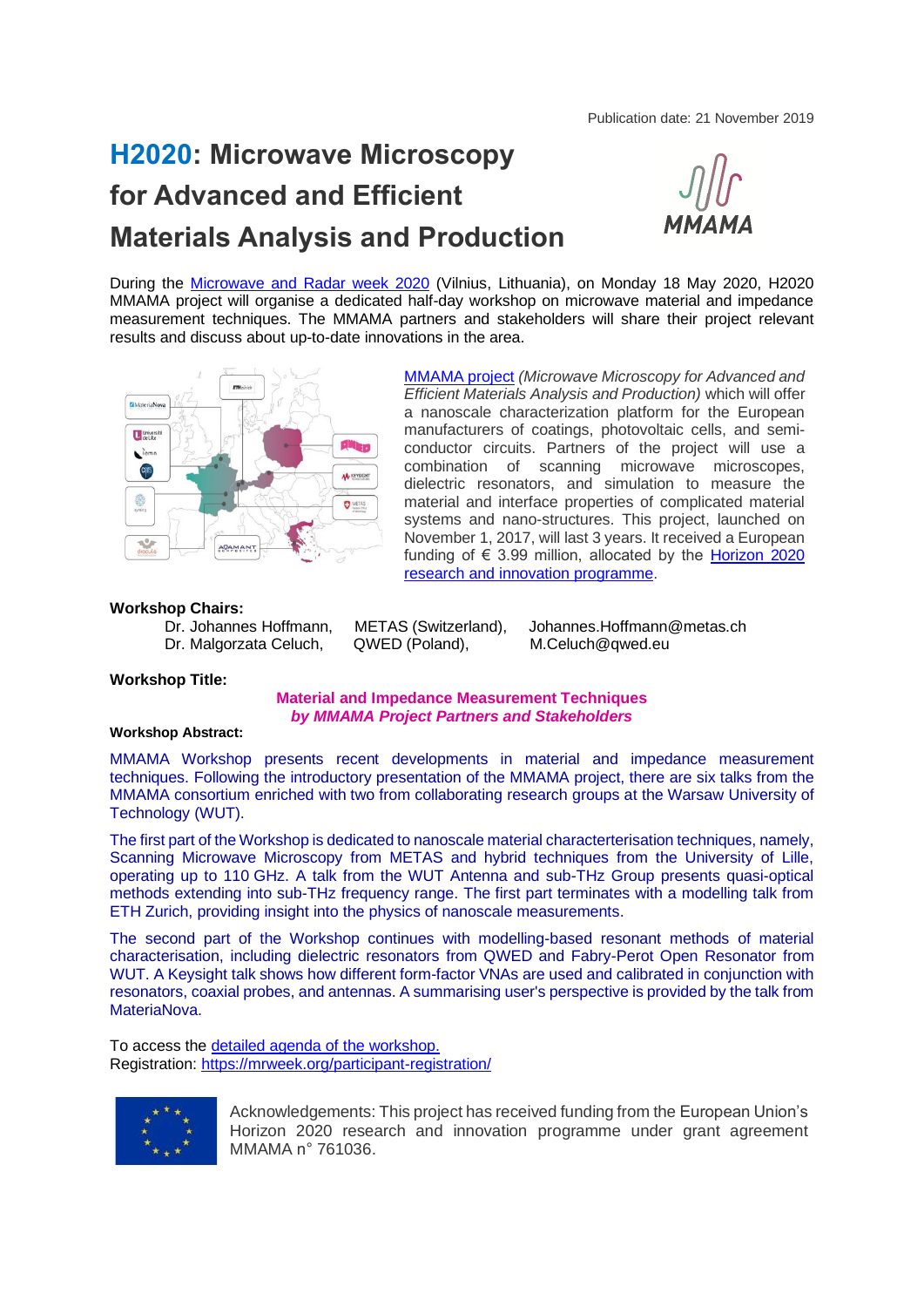# **INTRODUCTION**

# **EU H2020 Project MMAMA - Microwave Microscopy for Advanced and Efficient Materials Analysis and Production**

#### **Speaker:**

Kamel Haddadi

[Kamel.Haddadi@univ-lille.fr](mailto:Kamel.Haddadi@univ-lille.fr)

# **TALK 1**

# **Nearfield Scanning Microwave Microscopes and Applications**

# **Speaker:**

Johannes Hoffmann

Johannes.Hoffmann@metas.ch

# **TALK 2**

#### **Nanoscale Hybrid Metrology Techniques and Data Fusion**

**Speaker:** 

Kamel Haddadi

Kamel.Haddadi@univ-lille.fr

# **TALK 3**

**Measurement systems for lossless and lossy materials up to sub-THz frequencies** 

#### **Speaker:**

Yevhen Yashchyshyn e.jaszczyszyn@ire.pw.edu.pl

#### **TALK 4**

**Physical Modeling and Simulation of Microwave Microscopy of Semiconductor Materials at High Frequencies**

#### **Speaker:**

Arif Gungor arifg@ethz.ch

# **TALK 5**

**Enhancements to dielectric resonator material measurement techniques based on electromagnetic modelling and signal processing**

#### **Speaker:**

Malgorzata Celuch mceluch@qwed.eu

# **TALK 6**

**Measurement of Dielectrics from 20 to 110 GHz with a Fabry-Perot Open Resonator**

#### **Speaker:**

Bartlomiej Salski

b.salski@ire.pw.edu.pl

# **TALK 7**

**Fast and calibrated RF measurements for open-ended coaxial probes, 2D dielectric imaging systems, and microwave imaging systems.** 

# **Speaker:**

Mykolas Ragulskis mykolas.ragulskis@keysight.com

#### **TALK 8**

**Broad range spectral characterization methods from Hz to GHz: New experimental set-up for measuring electrical properties in organic electronics**

# **Speaker:**

Olivier Douhéret olivier.douheret@MATERIANOVA.BE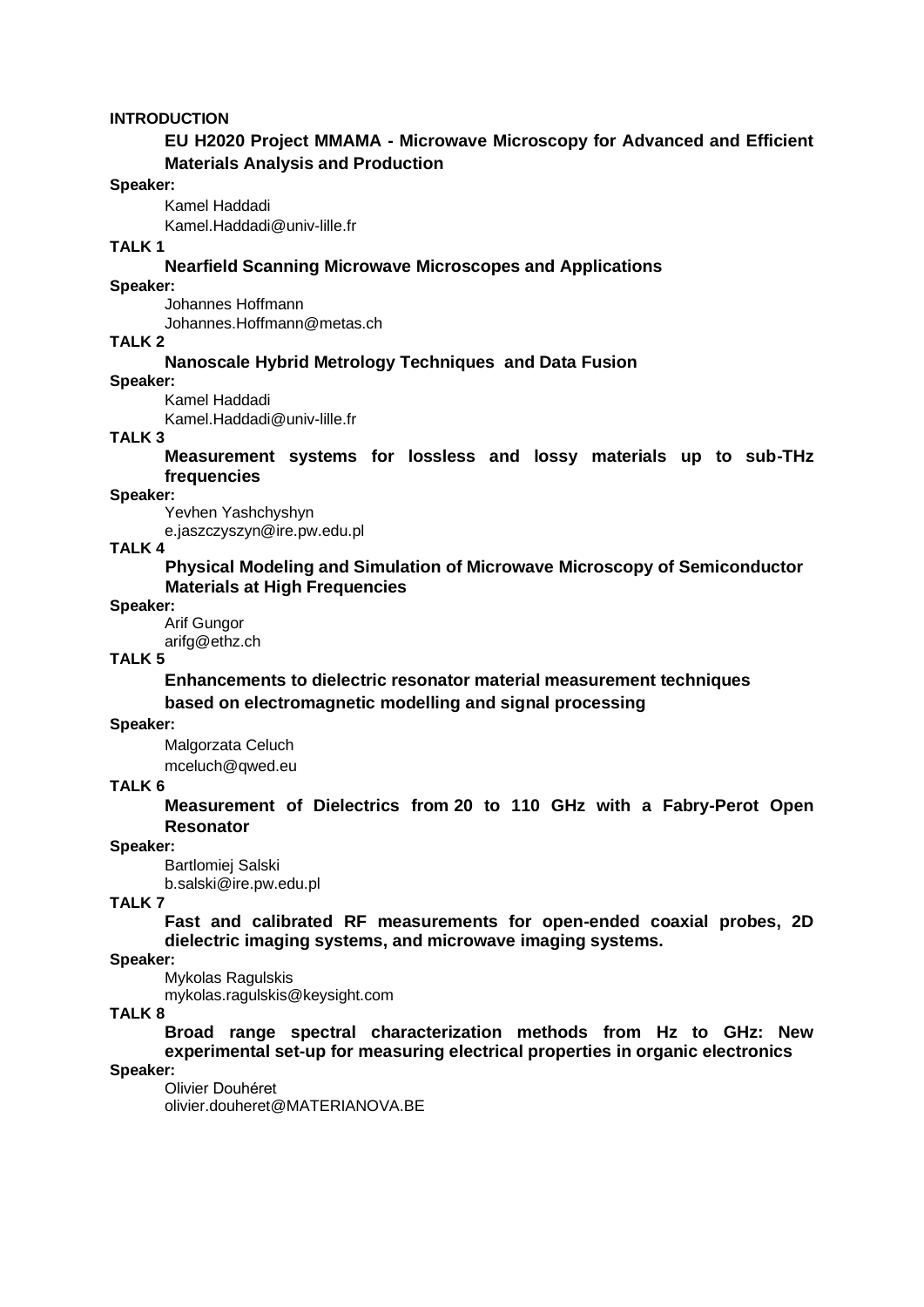# **INTRODUCTION**

# **EU H2020 Project MMAMA - Microwave Microscopy for Advanced and Efficient Materials Analysis and Production**

#### **Speaker:**

Kamel Haddadi

[Kamel.Haddadi@univ-lille.fr](mailto:Kamel.Haddadi@univ-lille.fr)

# **Affiliation:**

Univ. Lille, CNRS, Centrale Lille, Yncréa ISEN, Univ. Polytechnique Hauts-de-France, UMR 8520 - IEMN, F-59000 Lille, France

# **Abstract:**

Industry offers a large range of organic and inorganic nanoparticles addressing numerous manufacturing sectors and applications. The quality and performance of the final manufactured products depend strongly on their chemical/electrical/optical/mechanical properties at nanoscale as well as their arrangements at macroscale (amorphous, partially isomorph, hybrid/composite, multilayered). A similar problem exists for thin-films. The constituting chemical elements of a thin film stack are usually known, but the morphology, thickness of the layers and crystallization are decisive for the performance of the final product. Macroscale measurements are needed to verify that these properties are correctly set on the entire surface of e.g. a thin-film solar cell. For the domain of testing and characterization of materials properties, there is also a very large gap between nano- and macro- worlds concerning the type of instruments and methodologies as well as the type of measured data.

MMAMA, an H2020 European project, aims at solving this problem by offering a multiscale characterization platform for the manufacturers of coatings, photovoltaic cells, and semi-conductor circuits. It is proposed to use a combination of scanning microwave microscopy, free-space, coaxial and dielectric resonator methods, and simulation to measure the material and interface properties of complicated material systems and nano-structures.

The talk will give an overview of MMAMA by presenting partners involved, general objectives, results achieved and on-going activities.

This project has received funding from the European Union's Horizon 2020 research and innovation programme under grant agreement No 761036.

#### **TALK 1**

# **Nearfield Scanning Microwave Microscopes and Applications**

# **Speaker:**

Johannes Hoffmann Johannes.Hoffmann@metas.ch **Affiliation:** 

METAS, Switzerland

#### **Abstract:**

Nearfield scanning microwave microscopes are instruments to measure strongly localized material parameters at microwave frequencies and lumped elements of microscopic size. Applications range from semiconductors over fuel cell membrane inspection to biology. The technique consists in sending an electromagnetic wave to a sharp metallic tip, which is in contact with a sample. At the tip, the electromagnetic wave interacts with the sample and is reflected back to a receiving instrument. Material parameters can be deuced from reflection amplitude and phase. The two most important components of a nearfield scanning microscope are its tip because it directly determines the spatial resolution (typically 10 nm to 100nm) and the used calibration technique and standards because they decide on how the results can be used. The use of unshielded Pt/Ir tips is shown and a nearfield scanning microwave setup for such tips is presented. Additionally, coaxial tips based on glass capillaries and the required setups to use such tips are discussed. Different techniques for calibrating the nearfield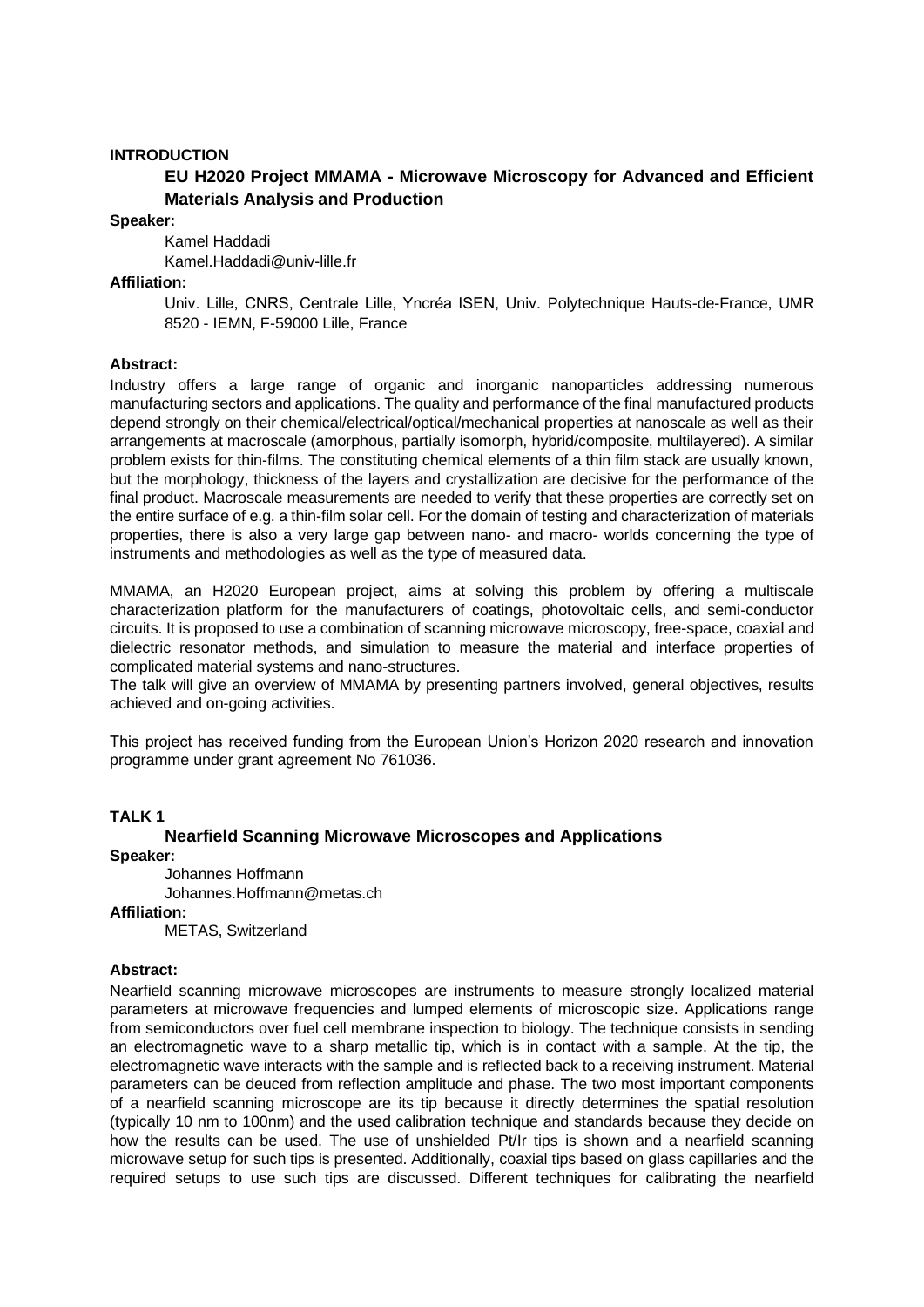scanning microwave microscope and the respective calibration standards are compared. Additionally a set of coplanar standards made of gold on a silicon nitride membrane are shown. Fabrication, measurement and simulation of these standards is discussed. Finally operating techniques of nearfield microwave microscopes are discussed.

# **TALK 2**

# **Nanoscale Hybrid Metrology Techniques and Data Fusion**

**Speaker:** 

Kamel Haddadi Kamel.Haddadi@univ-lille.fr

# **Affiliation:**

Univ. Lille, CNRS, Centrale Lille, Yncréa ISEN, Univ. Polytechnique Hauts-de-France, UMR 8520 - IEMN, F-59000 Lille, France

# **Abstract:**

The traceability and accuracy of nano-measurement equipments such as atomic force microscopy (AFM), scanning electron microscopy (SEM) or scanning microwave microscopy (SMM) ensure reliable nanomanufacturing. An Advanced nano-metrology platform combining AFM, SEM and SMM into a single instrument is developed for hybrid metrology and data fusion.

A new near-field scanning RF probe operating in the frequency range 1-110 GHz has been designed and fabricated for providing simultaneously the topography and the RF complex impedance at the tip apex of the probe with sub-20nm spatial resolution. The AFM mode is achieved by considering the general deflection laser approach whereas the RF mode is achieved by feeding the probe by an RF coaxial cable itself connected to vector network analyser. The system integrated into a SEM Tescan® MIRA XMU has been designed to be as compact as possible. In contrast with conventional scanning probe microscopes operating in air, mechanical manual adjustments of the laser deflection system are not possible in the SEM. Consequently, laser beam and detector are mounted on nano-robotic piezodriven stages.

The unique capability of the instrument to provide hybrid data will be exemplary demonstrated by considering measurements performed on topographic and electric reference samples. In particular, the solution proposed provides a real time visualization of both the probe and the sample under investigation.

# **References:**

[1] K. Haddadi, O. C. Haenssler, C. Boyaval, D. Theron, and G. Dambrine. "Near-field scanning millimeter-wave microscope combined with a scanning electron microscope." *In 2017 IEEE MTT-S International Microwave Symposium (IMS)*, pp. 1656-1659. IEEE, 2017.

[2] K. Haddadi, P. Polovodov, D. Théron, and G. Dambrine. "Quantitative Error Analysis in Near-Field Scanning Microwave Microscopy." *In 2018 International Conference on Manipulation, Automation and Robotics at Small Scales (MARSS)*, pp. 1-6. IEEE, 2018.

[3] P. Polovodov, C. Brillard, O. C. Haenssler, C. Boyaval, D. Deresmes, S. Eliet, F. Wang et al. "Electromagnetic Modeling in Near-Field Scanning Microwave Microscopy Highlighting Limitations in Spatial and Electrical Resolutions." *In 2018 IEEE MTT-S International Conference on Numerical Electromagnetic and Multiphysics Modeling and Optimization (NEMO)*, pp. 1-4. IEEE, 2018.

# **TALK 3**

**Measurement systems for lossless and lossy materials up to sub-THz frequencies** 

**Speaker:** 

Yevhen Yashchyshyn

e.jaszczyszyn@ire.pw.edu.pl

**Affiliation:** 

Institute of Radioelectronics and Multimedia Technology Warsaw University of Technology

**Contributors:**

Konrad Godziszewski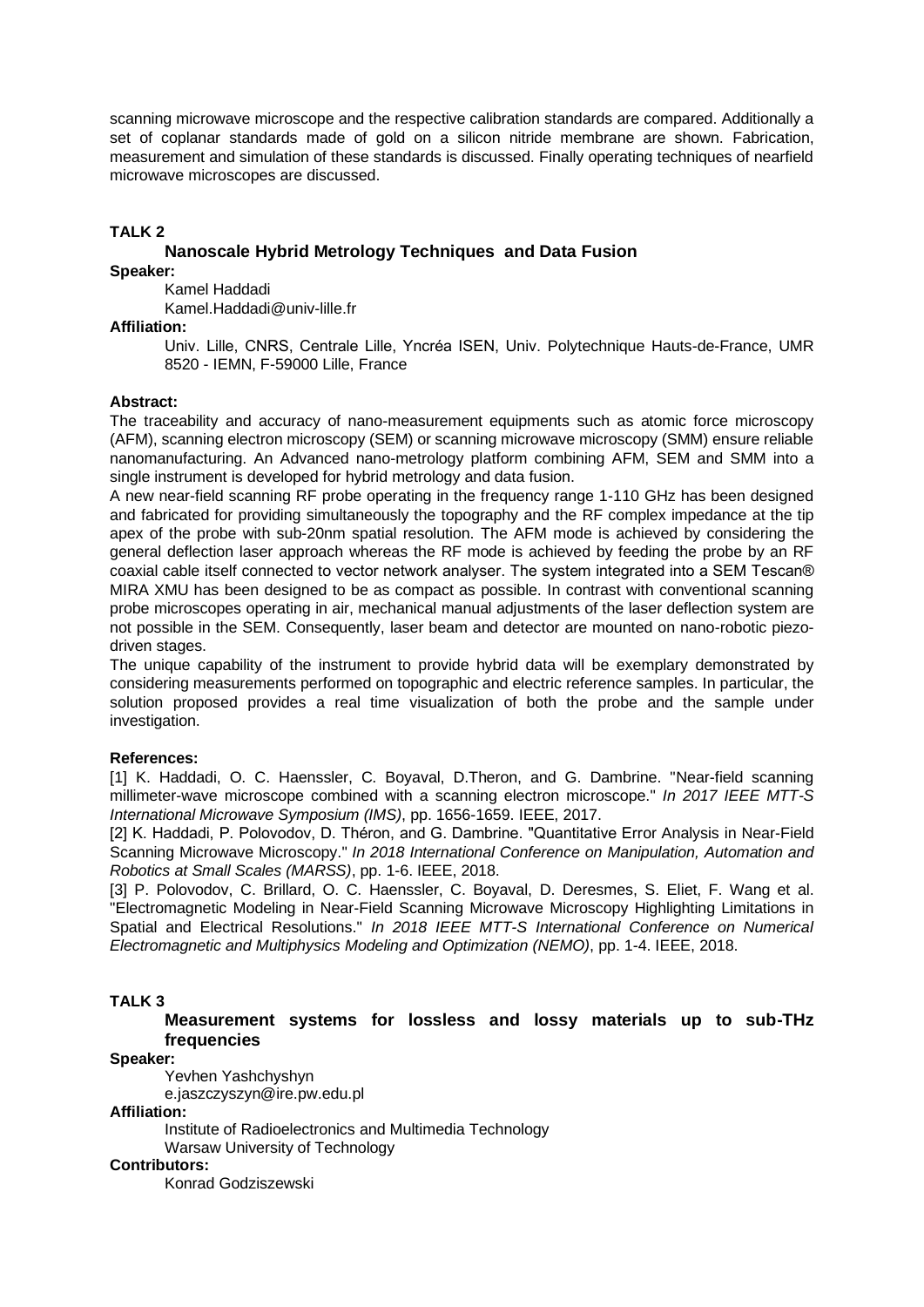# **Abstract:**

Fourier-transform infrared (FTIR) and Time-Domain (TDS) spectroscopies are widely used for material characterization of materials in terahertz range. The main disadvantage of them is limited measurement dynamics especially in lower frequency band. They also require using very thin samples in case of lossy materials. New generation of vector network analyzers (VNA), which are very well known in microwave band, allow measurements in frequency domain up to 1.5 THz with very high dynamics above 90 dB. Moreover, the amplitude and the phase of signals can be measured at many frequency points with 1 Hz resolution. These advantages create new opportunities in frequency domain characterization of different types of materials, both lossless and lossy.

The activity of the Antenna and sub-THz Research Group of the Institute of Radioelectronics and Multimedia Technology at Warsaw University of Technology in the field of characterization of dielectric materials up to sub-terahertz frequencies will be presented. Additionally, two new advanced techniques for lossless and lossy materials characterization will be described.

The first proposed technique for lossless dielectrics is based on a quasi-optical principle and an interference technique. The peculiarity of this technique is the absence of a reference interference channel and there is no need to rotate the sample under test. It simplifies the measurement process and increases its accuracy. The reference channel is obtained by using two tiers measurement procedure and VNA feasibility. The method provides accurate results in discrete frequencies, however many measurement points in broad band are required to obtain at least one interference minimum.

The second method is dedicated for broadband characterization of dielectrics. Quasi-optical free space measurement setup is used to determine the complex reflection coefficient in a wide frequency band. This method makes it possible to characterize very dielectric by using only reflection without accurate information about the thickness of dielectric sample. This method is useful in case of lossy and/or thick dielectric samples and is based on modern measurement equipment feasibility, with the possibility to make measurements in high number of frequency points. The mathematical model of the method is also formulated.

# **TALK 4**

# **Physical Modeling and Simulation of Microwave Microscopy of Semiconductor Materials at High Frequencies**

**Speaker:** 

Arif Gungor

arifg@ethz.ch

# **Affiliation:**

Institute of Electromagnetic Fields(IEF), ETH Zurich

# **Contributors:**

Till Ehrengruber, Jasmin Smajic, Juerg Leuthold

#### **Abstract:**

Scanning Microwave Microscopy (SMM) is one of the high frequency methods to characterize and provide information about materials and have been traditionally used for metals and dielectrics to extract their permittivity and conductivity [1]. In order to bridge the gap between experiments and parameters, and also to understand behavior of different types of materials, modeling and simulations of such setups [2] have been done extensively. The models, however, mostly were only tackling the electromagnetics, and for this purpose quasi-static or full wave electromagnetic solvers have been employed. This work; nevertheless, will focus on coupled models which also incorporate semiconductor physics.

The widely known semiconductor analysis is based on Poisson-Drift-Diffusion (PDD) equations and a full-wave coupled solver together with PDD solver can already broaden understanding of SMM for semiconductor materials for commonly used SMM frequencies [3]. This multiphysics solver enables to observe transient charge dynamics and changing local effects in semiconductors with the applied external electric field thanks to the coupled model. However at higher frequencies, PDD model becomes inadequate for semiconductors, due to its classical assumptions such as constant mobility of electric charge carriers. Thus, for such high frequencies, more advanced transport models, such as Boltzmann Transport Equation (BTE), will be required to capture the carrier transport accurately. This more general transport equation leads to Hydrodynamic Model (HDM) for semiconductors [4] which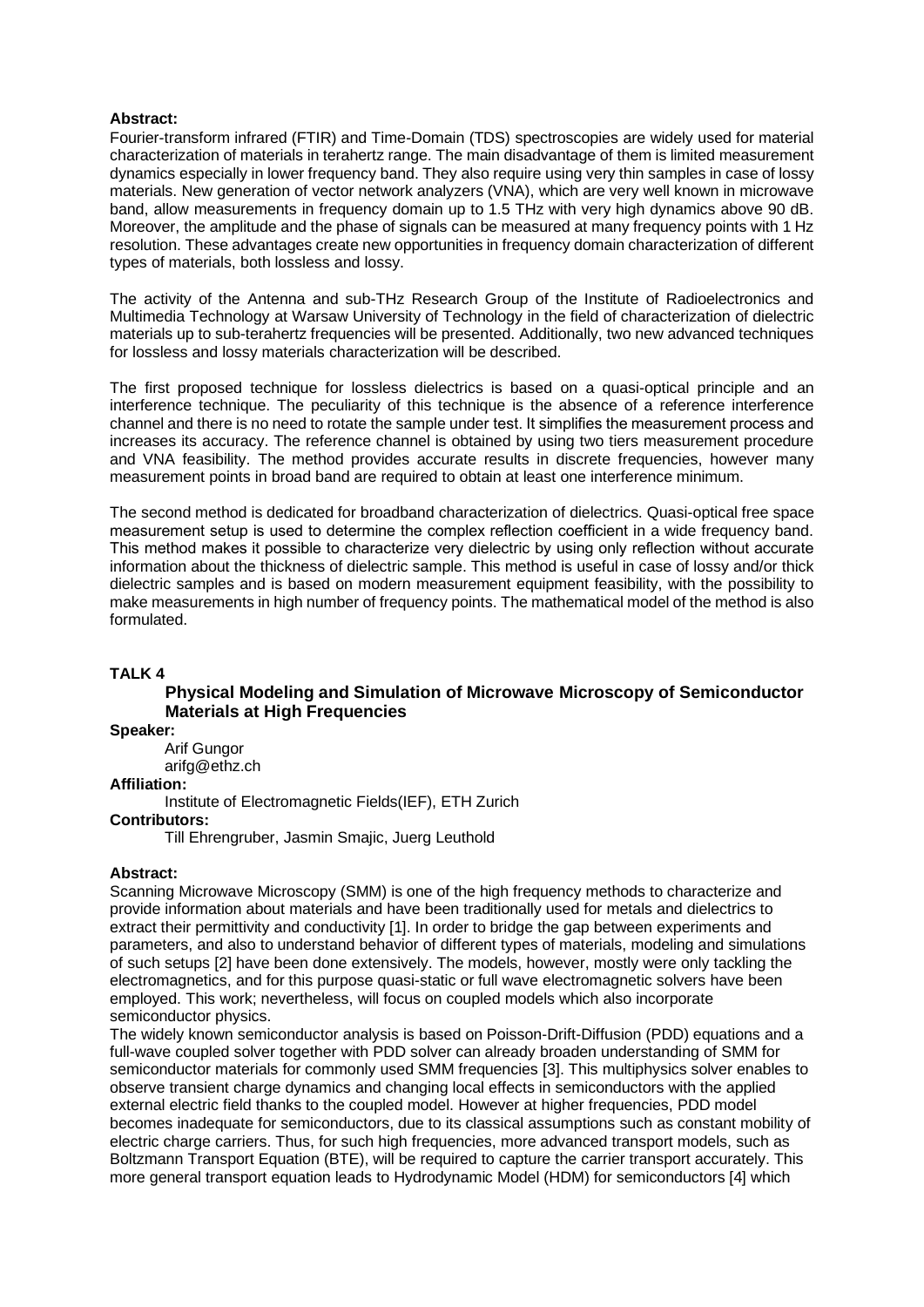can take inertia effects and velocity overshoot for carriers into account and therefore can model high frequency transport with better accuracy. In this work, comparison of PDD and HDM will be presented and multiphysics solvers (PDD-Maxwell and HDM-Maxwell) will be demonstrated for SMM of semiconductors.

# **References:**

- [1] Hoffmann, J., G. Gramse, J. Niegemann, M. Zeier, and F. Kienberger, "Measuring low loss dielectric substrates with scanning probe microscopes," Appl. Phys. Lett. 105, 013102 (2014).
- [2] Gungor, A.C., M. Celuch, J. Smajic, M. Olszewska-Placha, J. Leuthold, "Flexible Electromagnetic Modeling of SMM Setups with FE and FDTD Methods," presented at 2019 IEEE MTT-S International Conference on Numerical Electromagnetic and Multiphysics Modeling and Optimization (NEMO), Boston, MA, USA, May 29-31, 2019.
- [3] Gungor, A., J. Smajic, F. Moro, and J. Leuthold, "Time-domain Coupled Full Maxwell- and Driftdiffusion-solver for Simulating Scanning Microwave Microscopy of Semiconductors," Submitted and accepted to PIERS, 2019
- [4] Ehrengruber, T., A. Gungor, K. Jentner, J. Smajic, and J. Leuthold, "Frequency Limit of the Drift-Diffusion-Model for Semiconductor Simulations and its Transition to the Boltzmann Model," Submitted to CEFC, 2020
- [5] H2020 MMAMA project reports. [Online]. Available: www.mmama.eu

# **TALK 5**

# **Enhancements to dielectric resonator material measurement techniques based on electromagnetic modelling and signal processing**

#### **Speaker:**

Malgorzata Celuch mceluch@qwed.eu

#### **Affiliation:**

QWED Sp. z o.o., Warsaw, Poland

# **Contributors:**

 **QWED:** Wojciech Gwarek, Marzena Olszewska-Placha, Janusz Rudnicki, Olga Stec  **WUT:** Jerzy Krupka

# **Abstract:**

Dielectric resonator test-fixtures [1] are well established for material characterisation at microwave frequencies. In particular, the split-post dielectric resonator (SPDR) method has become an international standard [2], renown for its ease-of-use and high accuracy, especially in the case of low-loss dielectrics. Our activities in the MMAMA project are concerned with obviating the limitations of the SPDR technology with regard to dimensions of measurable samples and lateral resolution of the measurement.

In the first part of this talk, we discuss the application of electromagnetic (EM) modelling tools of QuickWave series to commercially available SPDRs. The simulation results allow us to illustrate the physics of SPDR measurements and provide the basis for downscaling material images below the size of the SPDR head.

In the second part, we demonstrate a 2D surface scanner incorporating a 10 GHz SPDR. When working in an automatic regime, it imposes stringent requirements on the speed and accuracy of extracting resonant frequencies and Q-factors from the transmission characteristics of the resonator. Several algorithms based on noise filtering and curve matching are discussed and optimum settings for scalar and vector network analysers used in the setup are proposed. The setup is controlled by a laptop application (MUCA).

In the third part, the above two groups of project deliverables are combined into a new technique of automatic imaging of dielectric material surfaces at sub-head resolution. Samples of dimensions up to 100 mm x 100 mm are automatically scanned, with a typical scanning step of 1 mm. Raw images (of head-size resolution) are downscaled using three different methodologies, namely, in the Fourier- [3], space- [4], and wavelet - domain. The hardware and software presented in this talk will be available for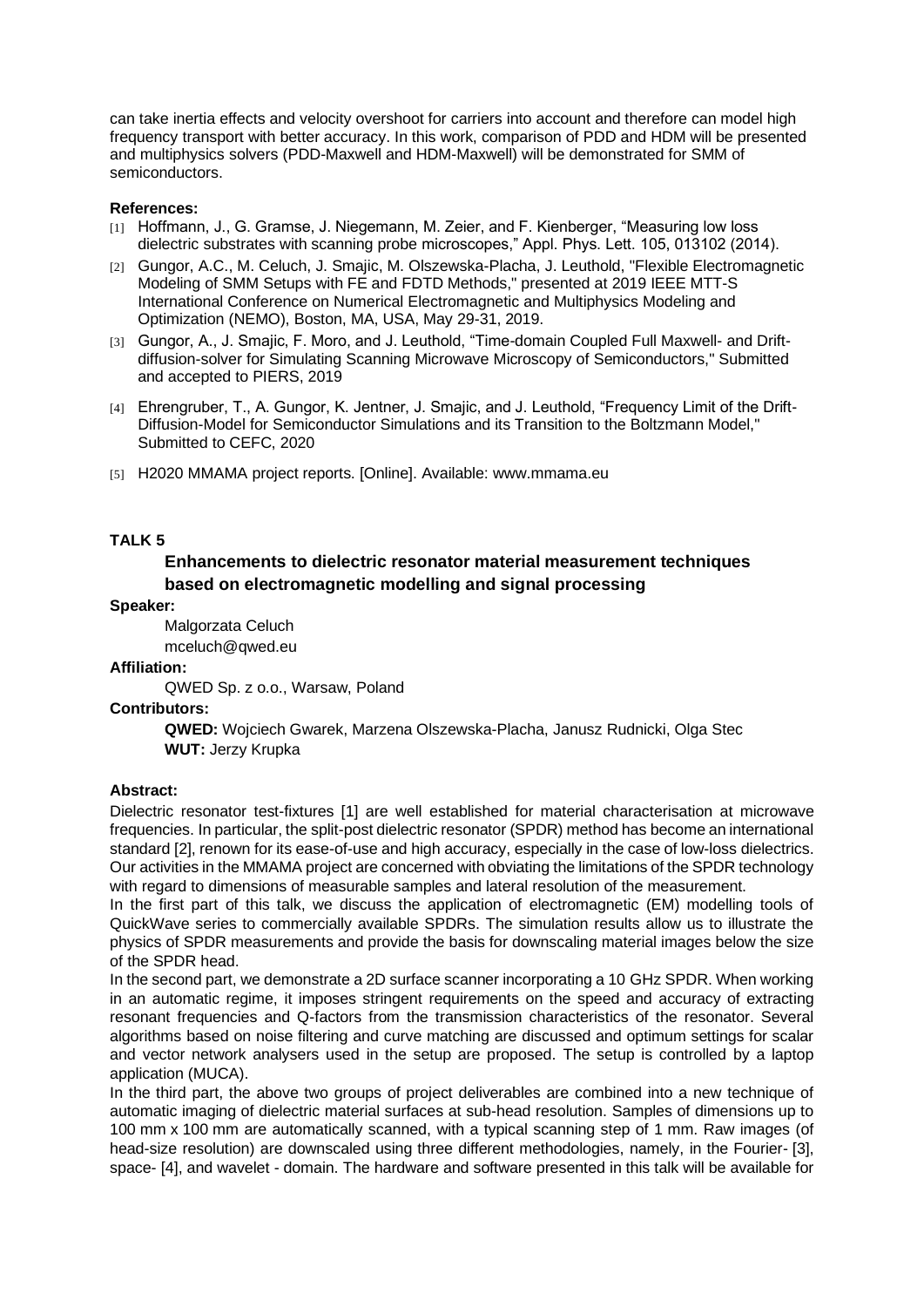hands-on experience during the Workshop and throughout MIKON Conference in QWED exhibition booth.

# **References:**

[1] J. Krupka, A. P. Gregory, O. C. Rochard, R. N. Clarke, B. Riddle, and J. Baker-Jarvis, "Uncertainty of complex permittivity measurements by split-post dielectric resonator technique", *J. Eur. Ceramic Soc.*, vol. 21, pp. 2673-2676, 2001.

[2] European Standard: IEC 61189-2-721:2015.

[3] P. Korpas, "Deconvolution-based spatial resolution improvement technique for resistivity scans acquired with split-post dielectric resonator", *Proc. 22nd Intl. Microwave and Radar Conf. MIKON*, pp. 541-543, Poznan, PL, May 2018.

[4] M. Celuch, W. Gwarek, A. Wieckowski, "Enhanced-resolution material imaging with dielectric [resonators: a new implicit space -](http://www.qwed.eu/publications/IMS_Boston2019_paper.pdf) domain technique", *IEEE MTT-S Intl. Microwave Symp. 2019*, Boston, June 2019, pp. 55-58.

# **TALK 6**

**Measurement of Dielectrics from 20 to 110 GHz with a Fabry-Perot Open Resonator**

#### **Speaker:**

Bartlomiej Salski

b.salski@ire.pw.edu.pl

**Affiliation:**

Institute of Radioelectronics and Multimedia Technology

Warsaw University of Technology

# **Contributors:**

Tomasz Karpisz, Pawel Kopyt, Jerzy Krupka

# **Abstract:**

A novel approach to the measurement of complex permittivity of low-loss dielectric materials with the aid of a Fabry-Perot open resonator with concave Gaussian mirrors will be presented. An automated setup operating in the 20-110 GHz range is applicable to detect changes of resonance frequencies and of the corresponding Q-factors of consecutive Gaussian TEM0,0,q modes due to sample insertion. The obtained results are, subsequently, compared with data computed with the aid of an electromagnetic model of the resonator to extract the unknown complex permittivity of the material under test. For that purpose, a new scalar one-dimensional layered model of the Fabry-Perot open resonator has been proposed. The model takes the advantage of Cartesian to Gaussian coordinate transformation and axisymmetrical properties of the modes of interest. The model more accurately accounts for oblique incidence of the wave onto the surface of the sample, which is one of major challenges in case of alternative models based on a characteristic equation. A real part of permittivity of a few well-known materials, such as PET foil or PTFE, has been measured with the accuracy better than 0.5%, which means a significant improvement as compared to the state-of-the-art in this area.

#### **TALK 7**

# **Fast and calibrated RF measurements for open-ended coaxial probes, 2D dielectric imaging systems, and microwave imaging systems.**

**Speaker:**

Mykolas Ragulskis

mykolas.ragulskis@keysight.com

# **Affiliation:**

Keysight Labs Austria

# **Contributors:**

**Keysight**: Manuel Kasper, Ivan Alic, Amin Moradpour, Ferry Kienberger **QWED:** Malgorzata Celuch, Janusz Rudnicki **National University of Ireland:** Niko Istuk, Emily Porter, Martin O'Halloran

# **Abstract:**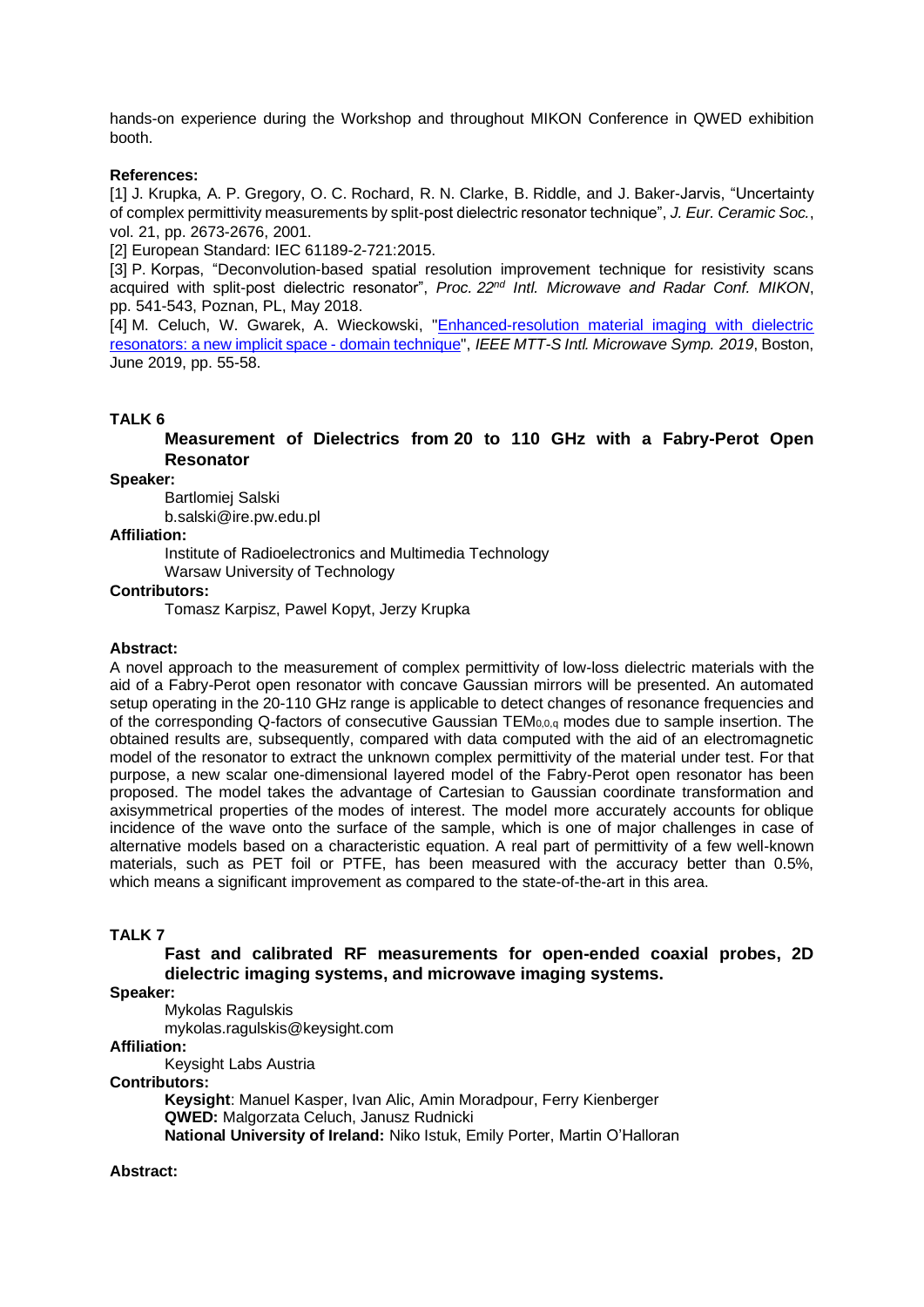Accurate knowledge of material dielectric properties is fundamental for numerous applications including materials science, in-line materials characterization and quality control, as well as microwave imaging systems where multiple antennas are used. In the first part of this presentation we show fast measurements of dielectric properties with a small size microwave transceiver done together in a collaboration with National University of Ireland. By replacing the traditional swept frequency VNA from the dielectric measurement system with a more compact microwave transceiver we achieve faster and more accurate measurements. The microwave transceiver uses novel broadband, multi-tone source and broadband receivers to capture the instantaneous S-parameters at multiple tones simultaneously. We conducted dielectric properties measurements on standard liquids which have known dielectric properties using our modified setup and compared the results with the theoretical values. We also conducted the same measurements with the typical setup which includes the swept frequency VNA and compared the performances of the two measurement setups. We concluded that the microwave transceiver can provide faster measurement speeds than the conventional VNA without sacrificing measurement precision and accuracy. In the second part we show a prototype of microwave-portable dielectric-probe and dielectric-resonator kits for micro- and millimeter scale permittivity evaluation on large samples. Here we show the integration of an existing 10 GHz SPDR from QWED into a twodimensional lateral scanning system developed by QWED, with the resonator interfaced to a 2-port VNA from Keysight, that precisely measures the resonant frequency and the quality factor (Q-factor) for each spatial pixel. Electromagnetic modelling and calibration allow to map the measured resonant properties into complex permittivity resulting in a 2D image of the real- and imaginary part, as developed by QWED. An example is shown on samples from Materia Nova, Belgium. The small form factor of the Keysight FieldFox together with the self-contained scanner allows for compact system design enabling the integration into industrial in-line production environments as shown for solar cell materials. In the third part, we present a fast S-parameter calibration procedure for microwave imaging systems where multitude of antennas are used. By using the electronic calibration module (ECal), one port of the system is calibrated and the calibration plane is moved to the antenna connector. Assuming that all antennas interact with the calibration dielectric material in the same way, the one-port calibration is transferred to all antennas. For full calibration including reflection and transmission parameters, the 'unknown thru' technique is used. This calibration procedure is valid for any number of antennas and it can be fully automated for in-line applications.

#### **TALK 8**

# **Broad range spectral characterization methods from Hz to GHz: New experimental set-up for measuring electrical properties in organic electronics**

**Speaker:**

Olivier Douhéret olivier.douheret@MATERIANOVA.BE

**Affiliation:** 

Materia Nova R&D Center, Belgium

**Contributors:**

**Materia Nova:** David Moerman **Keysight:** Georg Gramse, Ferry Kienberger **Univ. Lille:** Didier Théron

#### **Abstract:**

Along with microelectronics standards in which device operating principles are based on monocrystalline IV and III-V materials, semiconducting properties have more recently been observed in other materials such as π-conjugated macromolecules and polymers and so-called organic semiconductors. Not only their ability to transport carriers but also to absorb and/or emit light opened the doors to alternative optoelectronic devices such as light-emitting or photovoltaic diodes and thin film transistors [1]. Lowcost manufacturing processes and environmental footprint, large area devices, compatibility with flexible layout count among the driving forces and the high expectations for this emerging technology.

While intensive academic research has been carried out since the turn of the century, key issues remain to be overcome to be granted full industrial deployment from the existing and dedicated pioneer companies. Among these issues, much remains to be understood in terms of charge transport in complex structures in which both bulks and interfaces exhibit complex and peculiar properties depending not only the materials themselves but also the fabrication processes. And if usual characteristics of